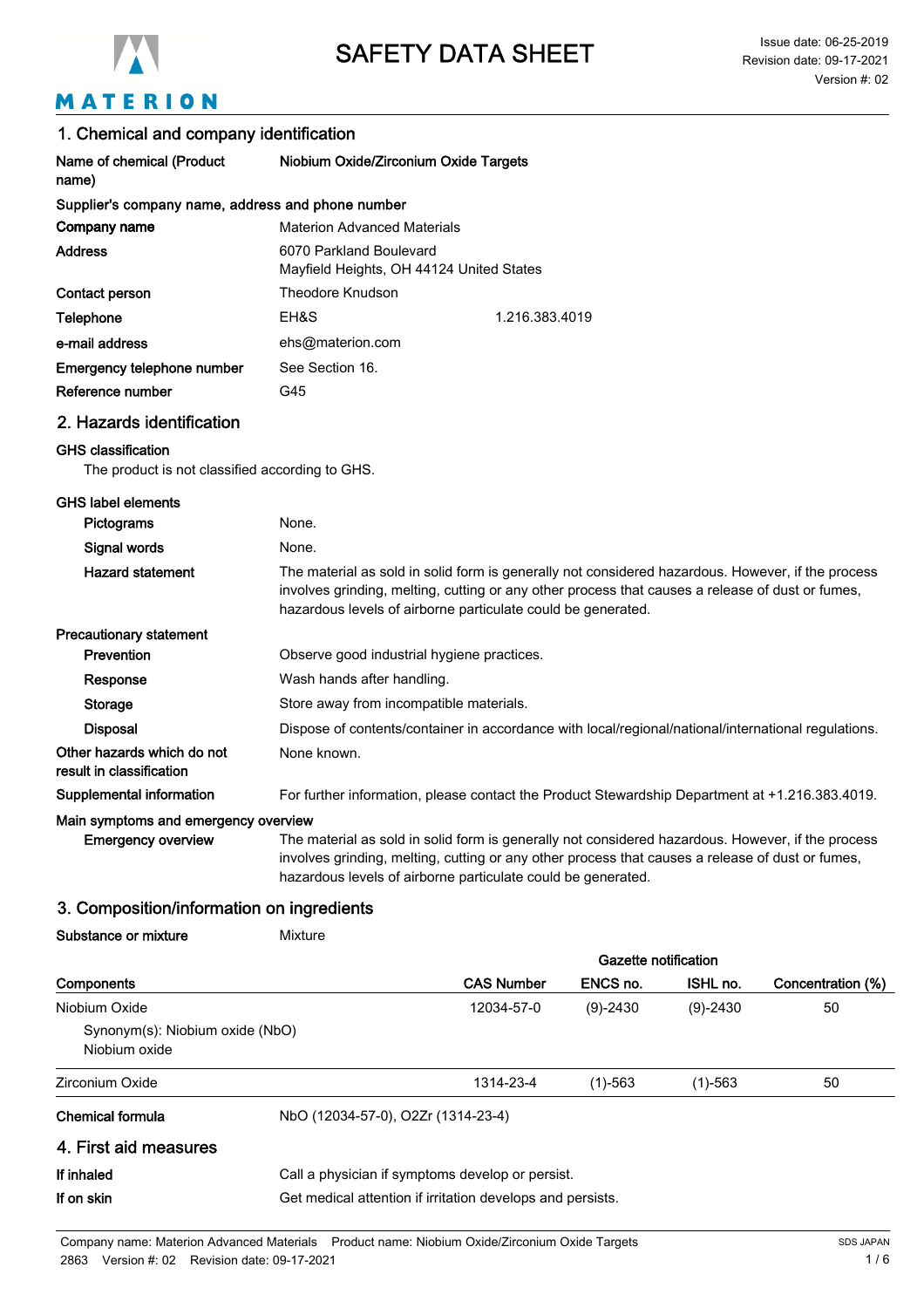|                                                                                                                               | should be matched to conditions. If applicable, use process enclosures, local exhaust ventilation,<br>or other engineering controls to maintain airborne levels below recommended exposure limits. If<br>exposure limits have not been established, maintain airborne levels to an acceptable level. |                  |  |  |  |
|-------------------------------------------------------------------------------------------------------------------------------|------------------------------------------------------------------------------------------------------------------------------------------------------------------------------------------------------------------------------------------------------------------------------------------------------|------------------|--|--|--|
| Good general ventilation (typically 10 air changes per hour) should be used. Ventilation rates<br><b>Engineering measures</b> |                                                                                                                                                                                                                                                                                                      |                  |  |  |  |
| <b>Exposure guidelines</b>                                                                                                    | This material does not have established exposure limits.                                                                                                                                                                                                                                             |                  |  |  |  |
|                                                                                                                               | <b>TWA</b>                                                                                                                                                                                                                                                                                           | $5 \text{ mg/m}$ |  |  |  |
| Zirconium Oxide (CAS<br>1314-23-4)                                                                                            | <b>STEL</b>                                                                                                                                                                                                                                                                                          | $10$ mg/m $3$    |  |  |  |
| Components                                                                                                                    | <b>Type</b>                                                                                                                                                                                                                                                                                          | Value            |  |  |  |
| Occupational exposure limits<br><b>US. ACGIH Threshold Limit Values</b>                                                       |                                                                                                                                                                                                                                                                                                      |                  |  |  |  |
| <b>Control parameters</b>                                                                                                     | Not available.                                                                                                                                                                                                                                                                                       |                  |  |  |  |
|                                                                                                                               |                                                                                                                                                                                                                                                                                                      |                  |  |  |  |
| 8. Exposure controls/personal protection                                                                                      | the SDS for additional personal protection advice when handling this product.                                                                                                                                                                                                                        |                  |  |  |  |
| Safe packaging materials                                                                                                      | No special precautions are necessary beyond normal good hygiene practices. See Section 8 of                                                                                                                                                                                                          |                  |  |  |  |
| Safe storage conditions                                                                                                       | Store away from incompatible materials (see Section 10 of the SDS).                                                                                                                                                                                                                                  |                  |  |  |  |
| <b>Storage</b>                                                                                                                |                                                                                                                                                                                                                                                                                                      |                  |  |  |  |
| Hygiene measures                                                                                                              | Always observe good personal hygiene measures, such as washing after handling the material<br>and before eating, drinking, and/or smoking.                                                                                                                                                           |                  |  |  |  |
| <b>Contact avoidance</b><br>measures                                                                                          | Strong oxidizing agents. Acids. Chlorine.                                                                                                                                                                                                                                                            |                  |  |  |  |
| Safe handling advice                                                                                                          | Avoid prolonged exposure. When using, do not eat, drink or smoke. Wash hands thoroughly after<br>handling. Observe good industrial hygiene practices.                                                                                                                                                |                  |  |  |  |
| Technical measures (e.g.<br>Local and general<br>ventilation)                                                                 | Provide adequate ventilation.                                                                                                                                                                                                                                                                        |                  |  |  |  |
| Handling                                                                                                                      |                                                                                                                                                                                                                                                                                                      |                  |  |  |  |
| 7. Handling and storage                                                                                                       |                                                                                                                                                                                                                                                                                                      |                  |  |  |  |
| Methods and materials for<br>containment and cleaning up                                                                      | Collect spillage. Collect and dispose of spillage as indicated in section 13 of the SDS.                                                                                                                                                                                                             |                  |  |  |  |
| Collect spillage.<br><b>Environmental precautions</b>                                                                         |                                                                                                                                                                                                                                                                                                      |                  |  |  |  |
| Personal precautions, protective<br>equipment and emergency<br>procedures                                                     | Keep unnecessary personnel away. For personal protection, see section 8 of the SDS.                                                                                                                                                                                                                  |                  |  |  |  |
| 6. Accidental release measures                                                                                                |                                                                                                                                                                                                                                                                                                      |                  |  |  |  |
| Specific methods                                                                                                              | Use standard firefighting procedures and consider the hazards of other involved materials.                                                                                                                                                                                                           |                  |  |  |  |
| General fire hazards                                                                                                          | No unusual fire or explosion hazards noted.                                                                                                                                                                                                                                                          |                  |  |  |  |
| Protection of fire-fighters                                                                                                   | Wear suitable protective equipment.                                                                                                                                                                                                                                                                  |                  |  |  |  |
|                                                                                                                               | Use fire-extinguishing media appropriate for surrounding materials. Wear suitable protective<br>equipment.                                                                                                                                                                                           |                  |  |  |  |
| Specific hazards<br>Special fire fighting procedures                                                                          | This product is not flammable.                                                                                                                                                                                                                                                                       |                  |  |  |  |
| Extinguishing media to avoid                                                                                                  | Water.                                                                                                                                                                                                                                                                                               |                  |  |  |  |
| <b>Extinguishing media</b>                                                                                                    | Powder. Dry sand.                                                                                                                                                                                                                                                                                    |                  |  |  |  |
| 5. Fire-fighting measures                                                                                                     |                                                                                                                                                                                                                                                                                                      |                  |  |  |  |
| Protection of first-aid<br>responders                                                                                         | If you feel unwell, seek medical advice (show the label where possible). Ensure that medical<br>personnel are aware of the material(s) involved, and take precautions to protect themselves.                                                                                                         |                  |  |  |  |
| symptoms/effects, acute and<br>delayed                                                                                        |                                                                                                                                                                                                                                                                                                      |                  |  |  |  |
| Most important                                                                                                                | None known.                                                                                                                                                                                                                                                                                          |                  |  |  |  |
| If swallowed                                                                                                                  | Rinse mouth. Get medical advice/attention if you feel unwell.                                                                                                                                                                                                                                        |                  |  |  |  |
| If in eyes                                                                                                                    | Get medical attention if irritation develops and persists.                                                                                                                                                                                                                                           |                  |  |  |  |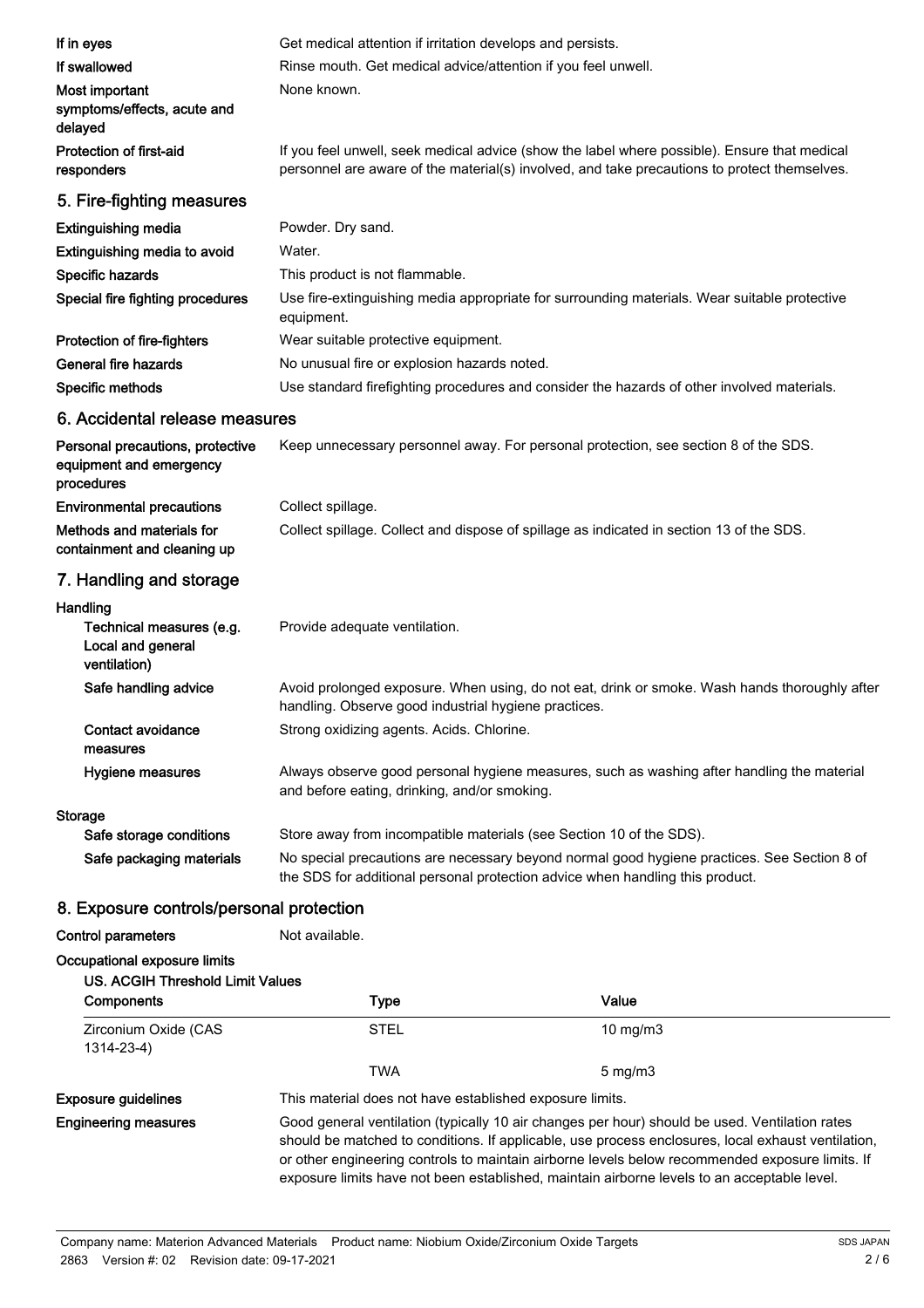| Personal protective equipment |                                                                           |
|-------------------------------|---------------------------------------------------------------------------|
| <b>Respiratory protection</b> | In case of insufficient ventilation, wear suitable respiratory equipment. |
| Hand protection               | Wear gloves to prevent metal cuts and skin abrasions during handling.     |
| Eye protection                | Not available.                                                            |
| Skin and body protection      | Use personal protective equipment as required.                            |

# 9. Physical and chemical properties

| <b>Physical state</b>                                         | Solid.                                                                                        |  |  |
|---------------------------------------------------------------|-----------------------------------------------------------------------------------------------|--|--|
| Form                                                          | Solid.                                                                                        |  |  |
| Color                                                         | Silver.                                                                                       |  |  |
| Odor                                                          | None.                                                                                         |  |  |
| <b>Odor threshold</b>                                         | Not applicable.                                                                               |  |  |
| Melting point/freezing point                                  | 3992 - 4352 °F (2200 - 2400 °C) estimated / Not applicable.                                   |  |  |
| Boiling point, initial boiling point,<br>and boiling range    | Not applicable.                                                                               |  |  |
| Combustibility                                                | None known.                                                                                   |  |  |
| Lower and upper explosion limit / flammability limit          |                                                                                               |  |  |
| Explosive limit - lower (%)                                   | Not applicable.                                                                               |  |  |
| Explosive limit - lower (%)<br>temperature                    | Not applicable.                                                                               |  |  |
| Explosive limit - upper (%)                                   | Not applicable.                                                                               |  |  |
| Explosive limit - upper (%)<br>temperature                    | Not applicable.                                                                               |  |  |
| Flash point                                                   | Not applicable.                                                                               |  |  |
| Auto-ignition temperature                                     | Not applicable.                                                                               |  |  |
| Decomposition temperature                                     | Not applicable.                                                                               |  |  |
| pH                                                            | Not applicable.                                                                               |  |  |
| Kinematic viscosity                                           | Not available.                                                                                |  |  |
| Solubility(ies)                                               |                                                                                               |  |  |
| Solubility (water)                                            | Insoluble.                                                                                    |  |  |
| <b>Partition coefficient</b><br>(n-octanol/water) (log value) | Not applicable.<br>Not applicable.                                                            |  |  |
| Vapor pressure                                                | Not applicable.                                                                               |  |  |
| Density and/or relative density<br><b>Density</b>             | $8.10 - 8.40$ g/cm3                                                                           |  |  |
| <b>Relative density</b>                                       | Not applicable.                                                                               |  |  |
| Vapor density                                                 | Not applicable.                                                                               |  |  |
| <b>Particle characteristics</b>                               | Not available.                                                                                |  |  |
| Other information                                             |                                                                                               |  |  |
| <b>Evaporation rate</b>                                       | Not applicable.                                                                               |  |  |
| <b>Explosive properties</b>                                   | Not explosive.                                                                                |  |  |
| <b>Oxidizing properties</b>                                   | Not oxidizing.                                                                                |  |  |
| <b>Viscosity (Coefficient of</b><br>viscosity)                | Not applicable.                                                                               |  |  |
| 10. Stability and reactivity                                  |                                                                                               |  |  |
| Reactivity                                                    | The product is stable and non-reactive under normal conditions of use, storage and transport. |  |  |
| <b>Chemical stability</b>                                     | Material is stable under normal conditions.                                                   |  |  |
| Possibility of hazardous<br>reactions                         | No dangerous reaction known under conditions of normal use.                                   |  |  |
| <b>Conditions to avoid</b>                                    | Contact with incompatible materials.                                                          |  |  |
| Incompatible materials                                        | Strong bases. Strong oxidizing agents. Halogens.                                              |  |  |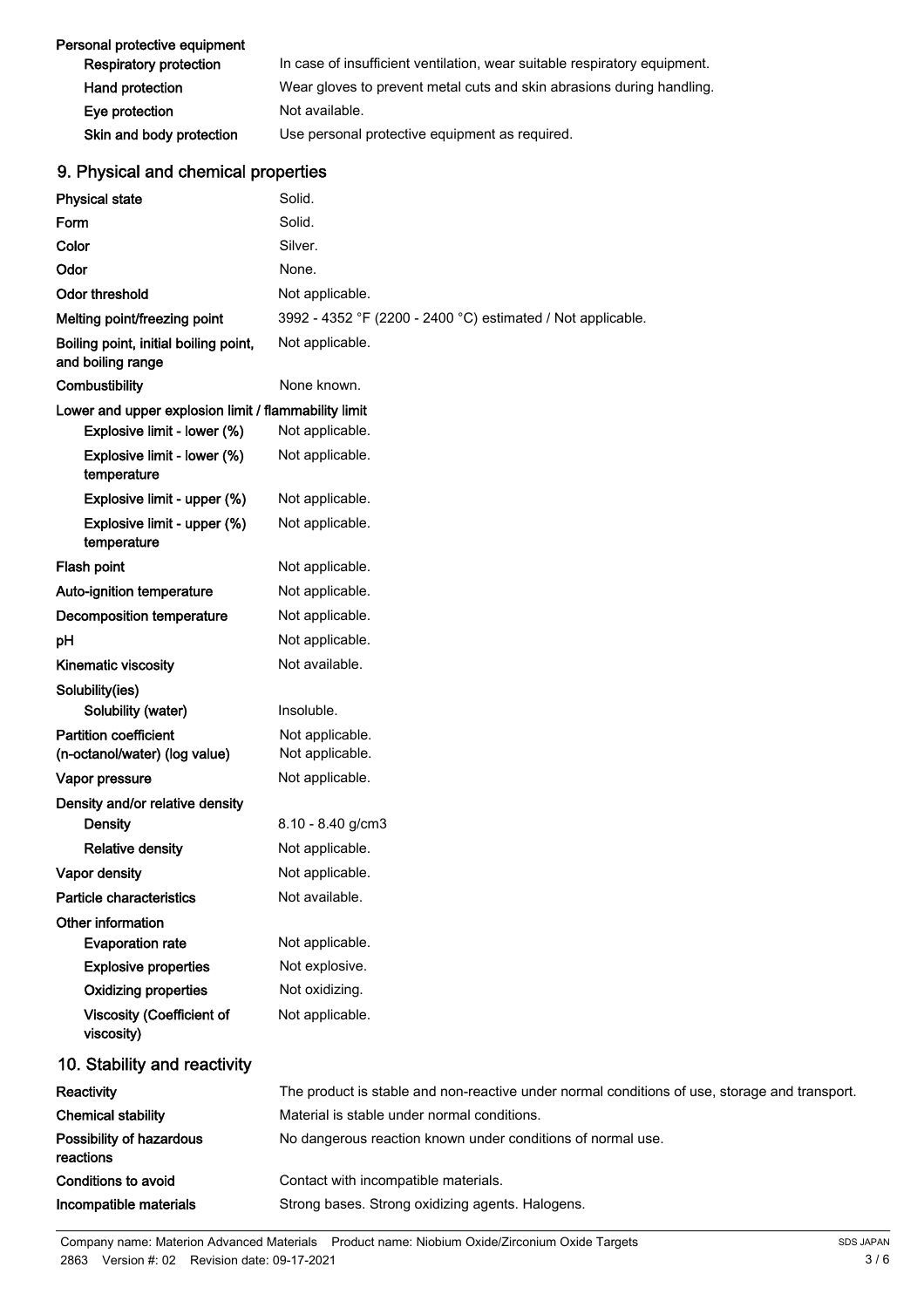| Hazardous decomposition<br>products                            | No hazardous decomposition products are known.                                                                                                                                                                                                                                                                                                                                                                                                                                                                                                                                                                            |  |  |  |
|----------------------------------------------------------------|---------------------------------------------------------------------------------------------------------------------------------------------------------------------------------------------------------------------------------------------------------------------------------------------------------------------------------------------------------------------------------------------------------------------------------------------------------------------------------------------------------------------------------------------------------------------------------------------------------------------------|--|--|--|
| 11. Toxicological information                                  |                                                                                                                                                                                                                                                                                                                                                                                                                                                                                                                                                                                                                           |  |  |  |
| <b>Acute toxicity</b>                                          | None known.                                                                                                                                                                                                                                                                                                                                                                                                                                                                                                                                                                                                               |  |  |  |
| Skin corrosion/irritation                                      | Not classified.                                                                                                                                                                                                                                                                                                                                                                                                                                                                                                                                                                                                           |  |  |  |
| Serious eye damage/eye<br>irritation                           | Not likely, due to the form of the product.                                                                                                                                                                                                                                                                                                                                                                                                                                                                                                                                                                               |  |  |  |
| Respiratory or skin sensitization<br>Respiratory sensitization | Not a respiratory sensitizer.                                                                                                                                                                                                                                                                                                                                                                                                                                                                                                                                                                                             |  |  |  |
| <b>Skin sensitization</b>                                      | Not a skin sensitizer.                                                                                                                                                                                                                                                                                                                                                                                                                                                                                                                                                                                                    |  |  |  |
| Germ cell mutagenicity                                         | Not classified.                                                                                                                                                                                                                                                                                                                                                                                                                                                                                                                                                                                                           |  |  |  |
| Carcinogenicity                                                | Not classified.                                                                                                                                                                                                                                                                                                                                                                                                                                                                                                                                                                                                           |  |  |  |
| <b>ACGIH Carcinogens</b>                                       |                                                                                                                                                                                                                                                                                                                                                                                                                                                                                                                                                                                                                           |  |  |  |
| Zirconium Oxide (CAS 1314-23-4)                                | A4 Not classifiable as a human carcinogen.                                                                                                                                                                                                                                                                                                                                                                                                                                                                                                                                                                                |  |  |  |
| Reproductive toxicity                                          | Not classified.                                                                                                                                                                                                                                                                                                                                                                                                                                                                                                                                                                                                           |  |  |  |
| Specific target organ toxicity -<br>single exposure            | Not classified.                                                                                                                                                                                                                                                                                                                                                                                                                                                                                                                                                                                                           |  |  |  |
| Specific target organ toxicity -<br>repeated exposure          | Not classified.                                                                                                                                                                                                                                                                                                                                                                                                                                                                                                                                                                                                           |  |  |  |
| <b>Aspiration hazard</b>                                       | Not an aspiration hazard.                                                                                                                                                                                                                                                                                                                                                                                                                                                                                                                                                                                                 |  |  |  |
| 12. Ecological information                                     |                                                                                                                                                                                                                                                                                                                                                                                                                                                                                                                                                                                                                           |  |  |  |
| Ecotoxicity                                                    | Not available.                                                                                                                                                                                                                                                                                                                                                                                                                                                                                                                                                                                                            |  |  |  |
| Persistence and degradability                                  | No data is available on the degradability of this product.                                                                                                                                                                                                                                                                                                                                                                                                                                                                                                                                                                |  |  |  |
| <b>Bioaccumulation</b>                                         | No data available.                                                                                                                                                                                                                                                                                                                                                                                                                                                                                                                                                                                                        |  |  |  |
| Mobility in soil                                               | The product is immiscible with water and will spread on the water surface.                                                                                                                                                                                                                                                                                                                                                                                                                                                                                                                                                |  |  |  |
| Hazardous to the ozone layer                                   | No data available.                                                                                                                                                                                                                                                                                                                                                                                                                                                                                                                                                                                                        |  |  |  |
| Other hazardous effects                                        | No other adverse environmental effects (e.g. ozone depletion, photochemical ozone creation<br>potential, endocrine disruption, global warming potential) are expected from this component.                                                                                                                                                                                                                                                                                                                                                                                                                                |  |  |  |
| 13. Disposal considerations                                    |                                                                                                                                                                                                                                                                                                                                                                                                                                                                                                                                                                                                                           |  |  |  |
| <b>Residual waste</b>                                          | Dispose of in accordance with local regulations. Empty containers or liners may retain some<br>product residues. This material and its container must be disposed of in a safe manner (see:<br>Disposal instructions).                                                                                                                                                                                                                                                                                                                                                                                                    |  |  |  |
| <b>Contaminated packaging</b>                                  | Since emptied containers may retain product residue, follow label warnings even after container is<br>emptied. Empty containers should be taken to an approved waste handling site for recycling or<br>disposal.                                                                                                                                                                                                                                                                                                                                                                                                          |  |  |  |
| Local disposal regulations                                     | Contract with a disposal operator licensed by the Law on Disposal and Cleaning. This material and<br>its container must be disposed of as hazardous waste. Do not allow this material to drain into<br>sewers/water supplies. Do not contaminate ponds, waterways or ditches with chemical or used<br>container. Dispose of contents/container in accordance with local/regional/national/international<br>regulations. When your own wastewater treatment plant is not available, collect entire waste and<br>then charge to a licensed industrial waste management professional with manifests for industrial<br>waste. |  |  |  |
| 14. Transport information                                      |                                                                                                                                                                                                                                                                                                                                                                                                                                                                                                                                                                                                                           |  |  |  |

### IATA

Not regulated as dangerous goods.

#### IMDG

Not regulated as dangerous goods.

Transport in bulk according to Not applicable.

#### Annex II of MARPOL 73/78 and the IBC Code

National regulations Follow regulation in section 15 for domestic transportation.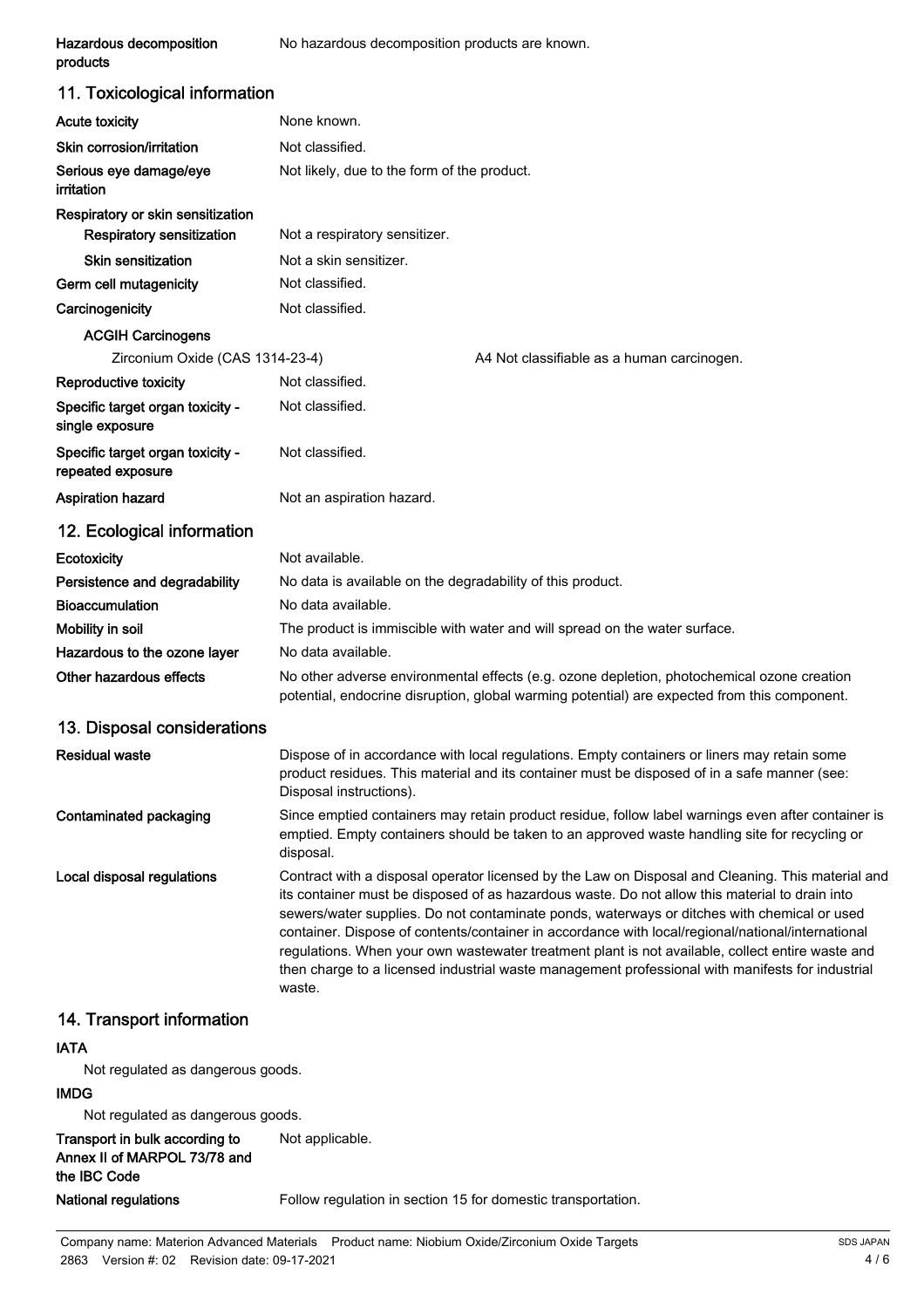## 15. Regulatory information

| Industrial Safety and Health Act<br>Notifiable substances<br>ZIRCONIUM COMPOUNDS<br>Labeling substances<br>ZIRCONIUM COMPOUNDS                                                                                                                                                                                                                                           |                                                                                                                                                                                                                       | Table 9 Ordinance No. 313 50 %                                                                                                                                                                                                                                                                                                                                                                                                                                                                                                                              | 50 % |
|--------------------------------------------------------------------------------------------------------------------------------------------------------------------------------------------------------------------------------------------------------------------------------------------------------------------------------------------------------------------------|-----------------------------------------------------------------------------------------------------------------------------------------------------------------------------------------------------------------------|-------------------------------------------------------------------------------------------------------------------------------------------------------------------------------------------------------------------------------------------------------------------------------------------------------------------------------------------------------------------------------------------------------------------------------------------------------------------------------------------------------------------------------------------------------------|------|
| <b>Poisonous and Deleterious Substances Control Act</b><br>Specified poisonous substances<br>Not regulated.<br>Poisonous substances<br>Not regulated.<br>Deleterious substances<br>Not regulated.                                                                                                                                                                        |                                                                                                                                                                                                                       |                                                                                                                                                                                                                                                                                                                                                                                                                                                                                                                                                             |      |
| Act on the Regulation of Manufacture and Evaluation of Chemical Substances<br>Class I specified chemical substances<br>Not regulated.<br>Class II specified chemical substances<br>Not regulated.<br>Monitoring chemical substances<br>Not regulated.<br><b>Priority Assessment Chemical Substances (PACs)</b><br>Not regulated.<br><b>Reporting Exempted Substances</b> |                                                                                                                                                                                                                       |                                                                                                                                                                                                                                                                                                                                                                                                                                                                                                                                                             |      |
| Not regulated.<br>Law concerning Pollutant Release and Transfer Register<br>Not regulated.<br>Not regulated.<br>Not regulated.                                                                                                                                                                                                                                           | Specified class 1 substances (substance name, ordinance number and content)<br>Class 1 substances (substance name, ordinance number and content)<br>Class 2 substances (substance name, ordinance number and content) |                                                                                                                                                                                                                                                                                                                                                                                                                                                                                                                                                             |      |
| <b>Ship Safety Law, Dangerous</b><br><b>Goods Marine Transport and</b><br><b>Storage Rule</b>                                                                                                                                                                                                                                                                            | Not regulated.                                                                                                                                                                                                        |                                                                                                                                                                                                                                                                                                                                                                                                                                                                                                                                                             |      |
| Air Law, Enforcement Rule                                                                                                                                                                                                                                                                                                                                                | Not regulated.                                                                                                                                                                                                        |                                                                                                                                                                                                                                                                                                                                                                                                                                                                                                                                                             |      |
| <b>Explosives Control Act</b><br>Not regulated.                                                                                                                                                                                                                                                                                                                          |                                                                                                                                                                                                                       |                                                                                                                                                                                                                                                                                                                                                                                                                                                                                                                                                             |      |
| 16. Other information                                                                                                                                                                                                                                                                                                                                                    |                                                                                                                                                                                                                       |                                                                                                                                                                                                                                                                                                                                                                                                                                                                                                                                                             |      |
| <b>Bibliography</b>                                                                                                                                                                                                                                                                                                                                                      | HSDB® - Hazardous Substances Data Bank<br>Classification and Labelling of Chemicals (GHS)"<br>Sheet (SDS)                                                                                                             | ACGIH Documentation of the Threshold Limit Values and Biological Exposure Indices<br>IARC Monographs. Overall Evaluation of Carcinogenicity<br>National Toxicology Program (NTP) Report on Carcinogens<br>Japan Society for Occupational Health, Recommendation of Occupational Exposure Limits<br>Japan Chemical Industry Association (JCIA) GHS Guideline, June 2012<br>JIS Z 7252:2014 Classification of chemicals based on "Globally Harmonized System of<br>JIS Z 7253:2012 Hazard communication of chemicals based on GHS - Labelling and Safety Data |      |
| <b>Further information</b>                                                                                                                                                                                                                                                                                                                                               | <b>Transportation Emergency</b><br>Call Chemtrec at:<br>International: 703.741.5970<br>Spain: 900.868.538<br>Switzerland: 0800.564.402                                                                                | Chemtrec's toll free, mobile-enabled number in Germany - 0800 1817059                                                                                                                                                                                                                                                                                                                                                                                                                                                                                       |      |